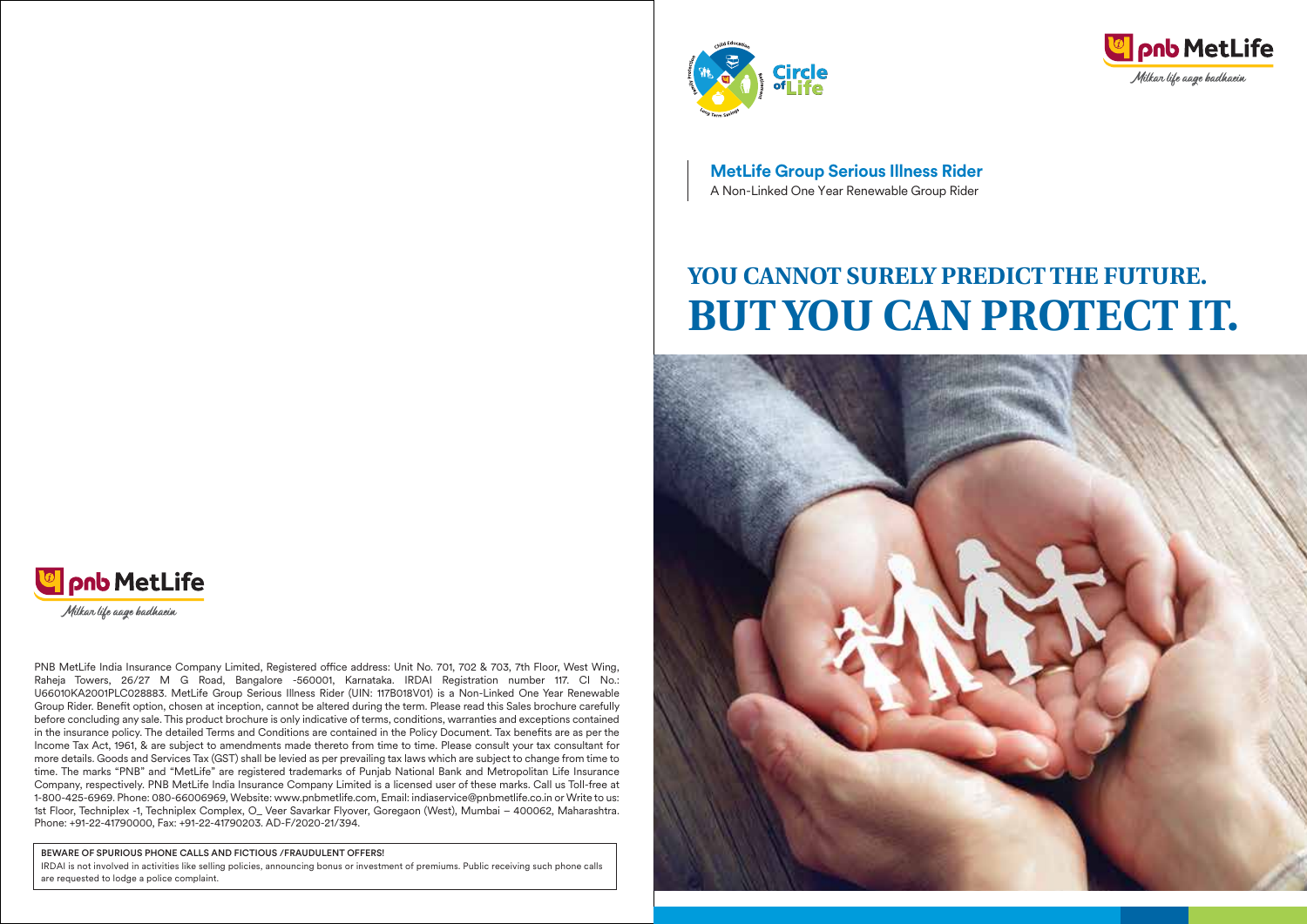# **METLIFE GROUP SERIOUS ILLNESS RIDER**

A Non-Linked One Year Renewable Group Rider

There is an ever increasing need to achieve cost-effective protection, on a world-wide basis, against a range of different risks for offering protection to employees by conscious employers.

Presenting MetLife Group Serious Illness Rider, a one year renewable rider, which helps you to protects your group members and provides them security. This rider can be added with a one year renewable group insurance plan.

# **WHAT IS METLIFE GROUP SERIOUS ILLNESS RIDER?**

MetLife Group Serious Illness rider provides payment of on diagnosis of as many as 15 serious conditions. You can have the money to pay for the illness when you need it rather than after the treatment is over, thus helping you protect yourself against any health or lifestyle risk.

MetLife Group Serious Illness rider is available in two variants - one of which can be chosen by the Group Policyholder.

These variants are as follows:

**1. Serious Illness – Additional:** This variant provides the payment of the rider Sum Assured upon diagnosis of fifteen specified serious illness conditions, provided the insured survives 30 days following the diagnosis. The risk cover under the base policy continues after the settlement of the rider Sum Assured.

**2. Serious Illness – Accelerated:** This variant provides for an accelerated payment of a percentage of the base policy Sum Assured (up to 100% of the Base Sum Assured expressed in multiples of 10%) chosen by the Group Policyholder at inception, through the Proposal Form, upon diagnosis of fifteen specified serious illness conditions, provided the insured survives 30 days following the diagnosis. The base policy will continue with the base risk cover reduced to the extent of rider benefit settled. If subsequently death occurs, the reduced Sum Assured will be paid as the death benefit.

The above mentioned payments are subject to both the rider and the base policy being in full force for the contracted Sum Assured at the time of the diagnosis.

#### **Following are the list of insured serious illness conditions:**

#### **1. CANCER**

I. A malignant tumour characterised by the uncontrolled growth & spread of malignant cells with invasion & destruction of normal tissues. This diagnosis must be supported by histological evidence of malignancy & confirmed by a pathologist. The term cancer includes leukemia, lymphoma and sarcoma.

#### **II. The following are excluded:**

- i. Tumours showing the malignant changes of carcinoma in situ & tumours which are histologically described as premalignant or non invasive, including but not limited to: Carcinoma in situ of breasts, Cervical dysplasia CIN-1, CIN-2 & CIN-3.
- ii. Any skin cancer other than invasive malignant melanoma
- iii. All tumours of the prostate unless histologically classified as having a Gleason score greater than 6 or having progressed to at least clinical TNM classification T2N0M0.
- iv. Papillary micro carcinoma of the thyroid less than 1 cm in diameter
- v. Chronic lymphocyctic leukaemia less than RAI stage 3
- vi. Microcarcinoma of the bladder

#### **2. FIRST HEART ATTACK**

- I. The first occurrence of myocardial infarction which means the death of a portion of the heart muscle as a result of inadequate blood supply to the relevant area. The diagnosis for this will be evidenced by all of the following criteria:
	- i. a history of typical clinical symptoms consistent with the diagnosis of Acute Myocardial Infarction (for e.g. typical chest pain)
	- ii. new characteristic electrocardiogram changes
	- iii. elevation of infarction specific enzymes, Troponins or other specific biochemical markers.

#### **II. The following are excluded:**

- i. Non-ST-segment elevation myocardial infarction (NSTEMI) with elevation of Troponin I or T
- ii. Other acute Coronary Syndromes
- iii. Any type of angina pectoris.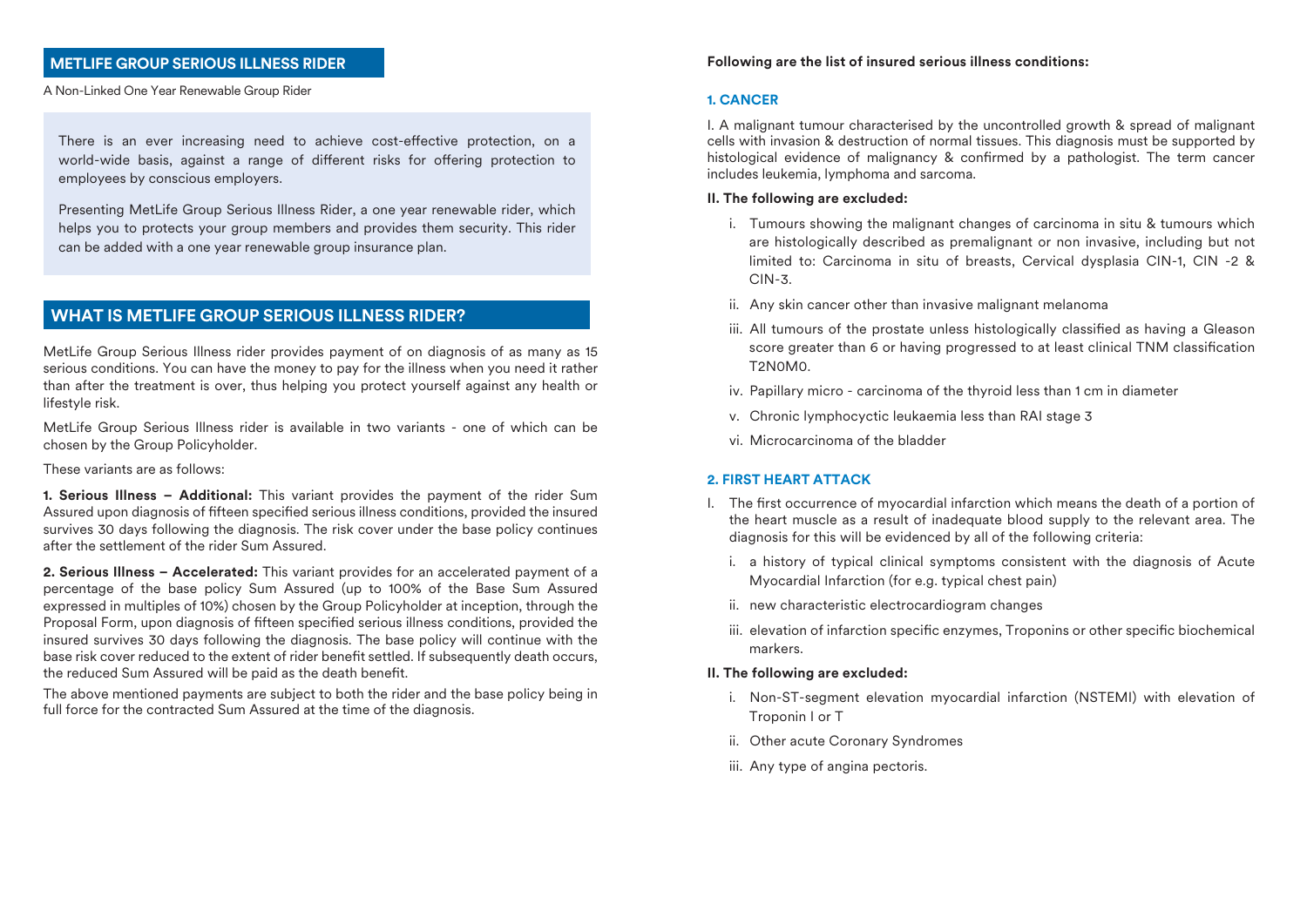# **3. OPEN CHEST CABG**

I. The actual undergoing of open chest surgery for the correction of one or more coronary arteries, which is/are narrowed or blocked, by coronary artery bypass graft (CABG). The diagnosis must be supported by a coronary angiography and the realization of surgery has to be confirmed by a specialist medical practitioner.

# **II. The following are excluded:**

- i. Angioplasty and/or any other intra-arterial procedures
- ii. any key-hole or laser surgery.

# **4. OPEN HEART REPLACEMENT OR REPAIR OF HEART VALVES**

The actual undergoing of open-heart valve surgery is to replace or repair one or more heart valves, as a consequence of defects in, abnormalities of, or disease-affected cardiac valve(s). The diagnosis of the valve abnormality must be supported by an echocardiography and the realization of surgery has to be confirmed by a specialist medical practitioner. Catheter based techniques including but not limited to, balloon valvotomy/valvuloplasty are excluded

# **5. COMA**

- I. A state of unconsciousness with no reaction or response to external stimuli or internal needs. This diagnosis must be supported by evidence of all of the following:
	- i. no response to external stimuli continuously for at least 96 hours;
	- ii. life support measures are necessary to sustain life; and
	- iii. permanent neurological deficit which must be assessed at least 30 days after the onset of the coma.
- II. The condition has to be confirmed by a specialist medical practitioner. Coma resulting directly from alcohol or drug abuse is excluded

# **6. KIDNEY FAILURE REQUIRING REGULAR DIALYSIS**

End stage renal disease presenting as chronic irreversible failure of both kidneys to function, as a result of which either regular renal dialysis (hemodialysis or peritoneal dialysis) is instituted or renal transplantation is carried out. Diagnosis has to be confirmed by a specialist medical practitioner.

# **7. STROKE RESULTING IN PERMANENT SYMPTOMS**

I. Any cerebrovascular incident producing permanent neurological sequelae.This includes infarction of brain tissue, thrombosis in an intracranial vessel, haemorrhage and embolisation from an extracranial source. Diagnosis has to be confirmed by a specialist medical practitioner and evidenced by typical clinical symptoms as well as typical findings in CT Scan or MRI of the brain. Evidence of permanent neurological deficit lasting for at least 3 months has to be produced.

# **II. The following are excluded:**

- i. Transient ischemic attacks (TIA)
- ii. Traumatic injury of the brain
- iii. Vascular disease affecting only the eye or optic nerve or vestibular functions

# **8. MAJOR ORGAN / BONE MARROW TRANSPLANT**

I. The actual undergoing of a transplant of: i. One of the following human organs: heart, lung, liver, kidney, pancreas, that resulted from irreversible end-stage failure of the relevant organ, or ii. Human bone marrow using haematopoietic stem cells. The undergoing of a transplant has to be confirmed by a specialist medical practitioner.

# **II. The following are excluded:**

- i. Other stem-cell transplants
- ii. Where only islets of langerhans are transplanted

# **9. PERMANENT PARALYSIS OF LIMBS**

Total and irreversible loss of use of two or more limbs as a result of injury or disease of the brain or spinal cord. A specialist medical practitioner must be of the opinion that the paralysis will be permanent with no hope of recovery and must be present for more than 3 months

# **10. AORTA SURGERY**

The actual undergoing of surgery via a thoracotomy or laprotomy to repair or correct a disease of the aorta needing excision and surgical replacement of the diseased aorta with a graft. For the purpose of this definition, aorta shall mean the thoracic and abdominal aorta but not its branches.

#### **Specific Exclusions:**

Traumatic injury of the aorta is excluded.

# **11. MULTIPLE SCLEROSIS WITH PERSISTING SYMPTOMS**

- I. The definite occurrence of multiple sclerosis. The diagnosis must be supported by all of the following:
	- i. investigations including typical MRI and CSF findings, which unequivocally confirm the diagnosis to be multiple sclerosis;
	- ii. there must be current clinical impairment of motor or sensory function, which must have persisted for a continuous period of at least 6 months, and
	- iii. well documented clinical history of exacerbations and remissions of said symptoms or neurological deficits with atleast two clinically documented episodes atleast one month apart.
- II. Other causes of neurological damage such as SLE are excluded.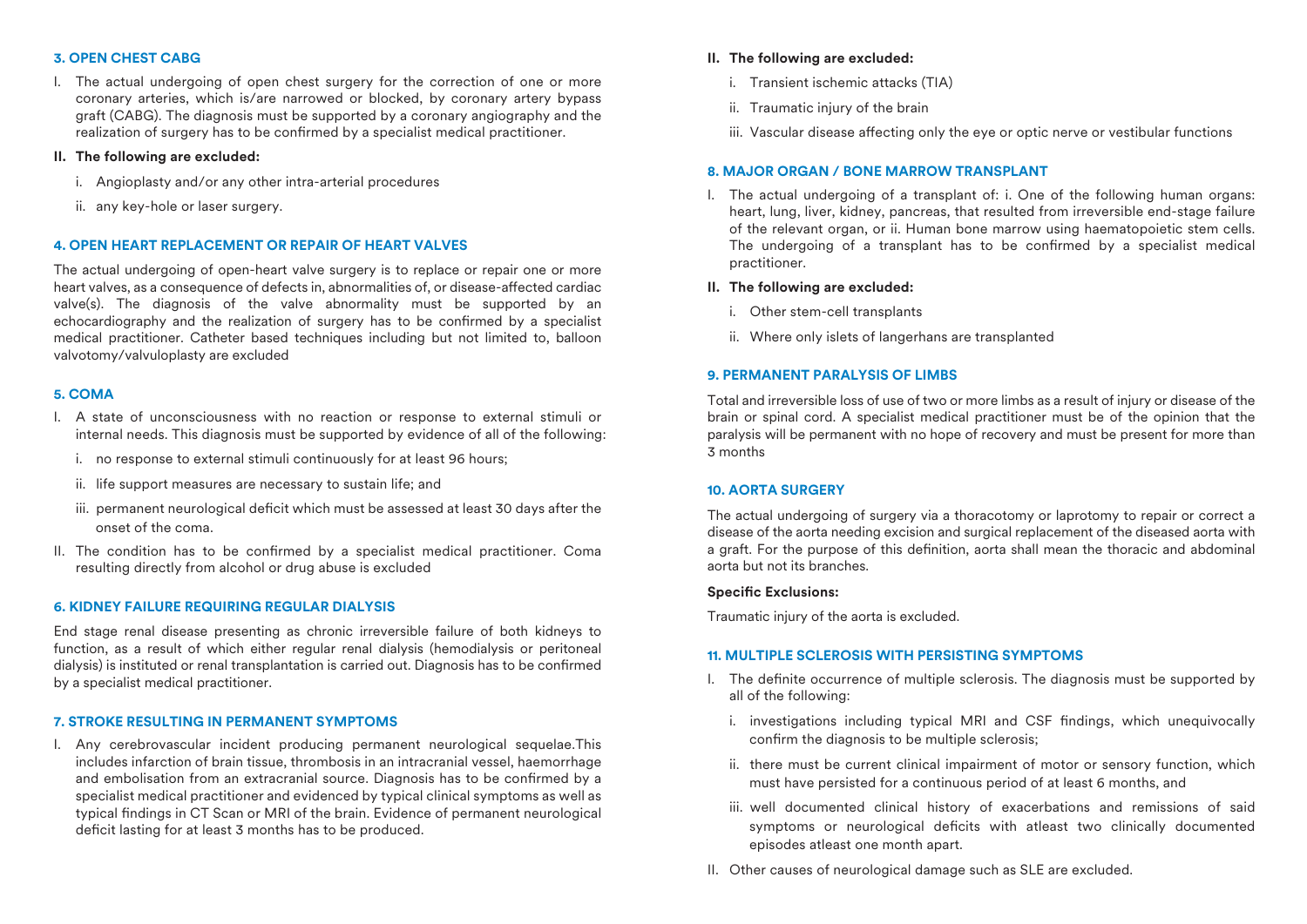# **12. BLINDNESS**

Total, permanent, and irreversible loss of sight in both eyes as a result of sickness or injury as confirmed by a consultant Ophthalmologist.

#### **Specific Exclusions:**

Irreversible here means the blindness should not be correctable by medical or surgical procedure

# **13. PARKINSONS'S DISEASE**

The unequivocal diagnosis of idiopathic Parkinson's disease by a consultant neurologist. This diagnosis must be supported by all of the following conditions:

- The disease cannot be controlled with medication;
- signs of progressive impairment; and
- inability of the Life Assured to perform (whether aided or unaided) at least three of the following six "Activities of Daily Living" for a continuous period of at least six months:

#### **Activities of Daily Living:**

- Washing: The ability to wash in the bath or shower (including getting into and out of the bath or shower) or wash satisfactorily by other means;
- Dressing: The ability to put on, takes off, secure and unfasten all garments and, as appropriate, any braces, artificial limbs or other surgical appliances;
- Transferring : The ability to move from a bed to an upright chair or wheelchair and vice versa;
- Mobility: The ability to move indoors from room to room on level surfaces;
- Toileting : The ability to use the lavatory or otherwise manage bowel and bladder functions so as to maintain a satisfactory level of personal hygiene;
- Feeding :The ability to feed oneself once food has been prepared and made available.

#### **Specific Exclusions:**

Drug-induced or toxic causes of Parkinsonism are excluded.

#### **14. BENIGN BRAIN TUMOUR**

A benign tumour in the brain where all of the following conditions are met:

- It is life threatening;
- It has caused damage to the brain;
- It has undergone surgical removal or, if inoperable, has caused a permanent neurological deficit; and
- Its presence must be confirmed by a neurologist or neurosurgeon and supported by ndings on Magnetic Resonance Imaging, Computerized Tomography, or other reliable imaging techniques.

## **Specific Exclusions:**

- Cysts
- Granulomas
- Vascular Malformations
- Haematomas and
- Tumours of the pituitary gland or spinal co

Insurance is the subject matter of the solicitation UIN:117xxV01

# **15. MAJOR BURNS**

Third degree (full thickness of the skin) burns covering at least 20% of the surface of the Insured Member's body.

#### **ELIGIBILITY CRITERIA**

- Minimum age at entry 18 years age last birthday
- Maximum age at entry 64 years age last birthday
- Maximum age at maturity 65 years age last birthday
- Minimum Sum Assured Rs 1,000
- Maximum Sum Assured Rs 50,00,000 or base policy Sum Assured whichever is lower
- Minimum Group Size is 50

# **MODES OF PREMIUM PAYMENT**

The premiums are payable in the yearly, half-yearly, quarterly and monthly modes.

Following factors are applied to yearly premium when paying premiums other than the yearly mode.

| <b>Modes of</b><br><b>Premium</b> | <b>Multiplicative</b><br><b>Factor</b> |
|-----------------------------------|----------------------------------------|
| Half-Yearly                       | 0.5096                                 |
| Quarterly                         | 0.2573                                 |
| Monthly                           | 0.0863                                 |

# **FREE LOOK PERIOD:**

Group Policyholder / Insured Member (if the premium is paid entirely by the Insured Member) have a period of 15 days from the date of receipt of the Policy document (within 30 days in case of solicitation over distance mode), to review the terms and conditions of this rider and to return if not acceptable clearly stating the reason for cancellation.

The Group Policyholder / Insured shall be entitled to-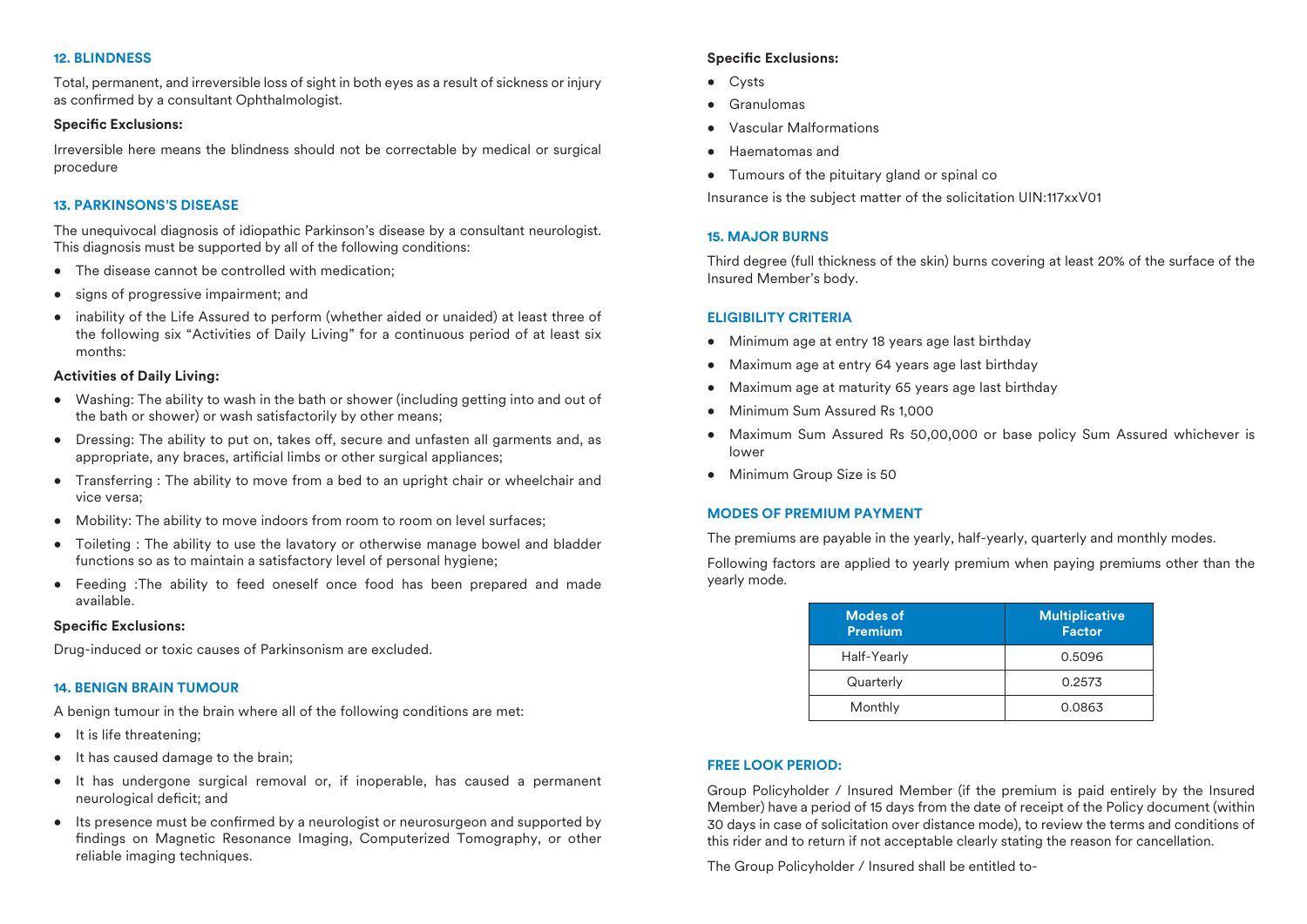a) A refund of the premium less any expenses incurred, if any, by the insurer on medical examination of the members and the stamp duty charges or;

b) a deduction towards the proportionate risk premium for period of cover or;

c) All rights of the Group Policyholder / Insured Member under this Rider shall immediately stand extinguished at the cancellation of the Rider and / or the Group Policy.

# **WAITING PERIOD**

No amount shall be payable under this benefit in respect of serious illness condition diagnosed within a maximum period of 90 days after the commencement date of the policy or effective date of joining for new members whichever is later. This is applicable for all new schemes, any new member joining existing schemes and all members of the takeover schemes where serious illness benefit was not provided by the previous insurer. However, waiting period can be waived off for the continuing members of the takeover schemes if the previous scheme provided for the Serious Illness benefit.

#### **Increase or Decrease in benets:**

Not allowed

# **SURVIVAL PERIOD**

The benefit amount under this rider is payable only if the insured survives for the period of at least 30 days from the date of diagnosis of the insured serious illness.

# **Premium Guarantee**

The Premium rates are guaranteed for a period of one year.

# **Termination**

The riders will terminate on the earliest of any one of the following mentioned below

- Lapse, surrender, termination of the base policy.
- The policy anniversary on which the life assured is aged 66 years (as on last birthday) or the maturity date of the base policy whichever is earlier
- $\bullet$  The date of first occurrence of the event on which benefit becomes payable
- Group Policyholder terminating this Group Policy
- The date the Insured Member ceases to be an Eligible Member of the Group
- Upon non payment of Renewal Premium on the Annual Renewal Date

# **RENEWAL**

This Rider is renewable on every Annual Renewal Date along with the Base Plan as stated in the Schedule. The renewal of the rider is subject to consent of the Company and upon payment of premiums at the rate and terms as required by the Company on the Annual Renewal Date.

The rider shall be ordinarily be renewable except on grounds of fraud, moral hazard or misrepresentation or non – cooperation by the insured.

In case of renewal of rider has been denied, same shall be supported by cogent reasons for such denial.

# **GRACE PERIOD**

Grace period of 30 (thirty) days for modes of premium payment other than monthly and 15 days in the case of monthly mode will be allowed for payment of premium without interest. The risk cover will cease in case of non receipt of premium on the due date.

#### **Exclusions**

The Person Insured will not be entitled to any benefits if a Covered Serious Illness results either directly or indirectly from any one of the following causes:

- 1. **Congenital Condition:** Congenital Anomaly refers to a condition(s) which is present since birth and which is abnormal with reference to form, structure or position including disorder varying from minor cosmetic irregularities to life threatening disorders i.e. any harmful trait, physical or biochemical, present at birth, whether a result of a genetic mutation or some other non-genetic factor.
- 2. **Drug Abuse:** Member is under the influence of Alcohol or solvent abuse or use of drugs except under the direction of a registered medical practitioner.

# 3. **Pre-existing disease:**

Pre-existing Disease means any condition, ailment, injury or disease:

- a) That is/are diagnosed by a physician within 48 months prior to the effective date of the policy issued by the insurer or its reinstatement or
- b) For which medical advice or treatment was recommended by, or received from, a physician within 48 months prior to the effective date of the policy issued by the insurer or its reinstatement
- 4. **Self-inflicted Injury:** Intentional self- Inflicted injury.
- 5. **Suicide:** If the Serious illness/ death was contracted due to attempted suicide or intentional selfinflicted injury by the Member.
- 6. **Criminal acts:** Member involvement in criminal activities with criminal intent.
- 7. War and Civil Commotion: War, invasion, hostilities, (whether war is declared or not), civil war, rebellion, revolution or taking part in a riot or civil commotion.
- 8. **Nuclear Contamination:** The radioactive, explosive or hazardous nature of nuclear fuel materials or property contaminated by nuclear fuel materials or accident arising from such nature.
- 9. **Aviation:** Member's participation in any flying activity, other than as a passenger in a commercially licensed aircraft.
- 10. **Hazardous sports and pastimes:** Taking part or practicing for any hazardous hobby, pursuit or any race not previously declared and accepted by the Company.
- 11. **Pregnancy:** Any complications arising from pregnancy or childbirth.
- 12. Any disease occurring within 90 days of the start of coverage (i.e. during the waiting period)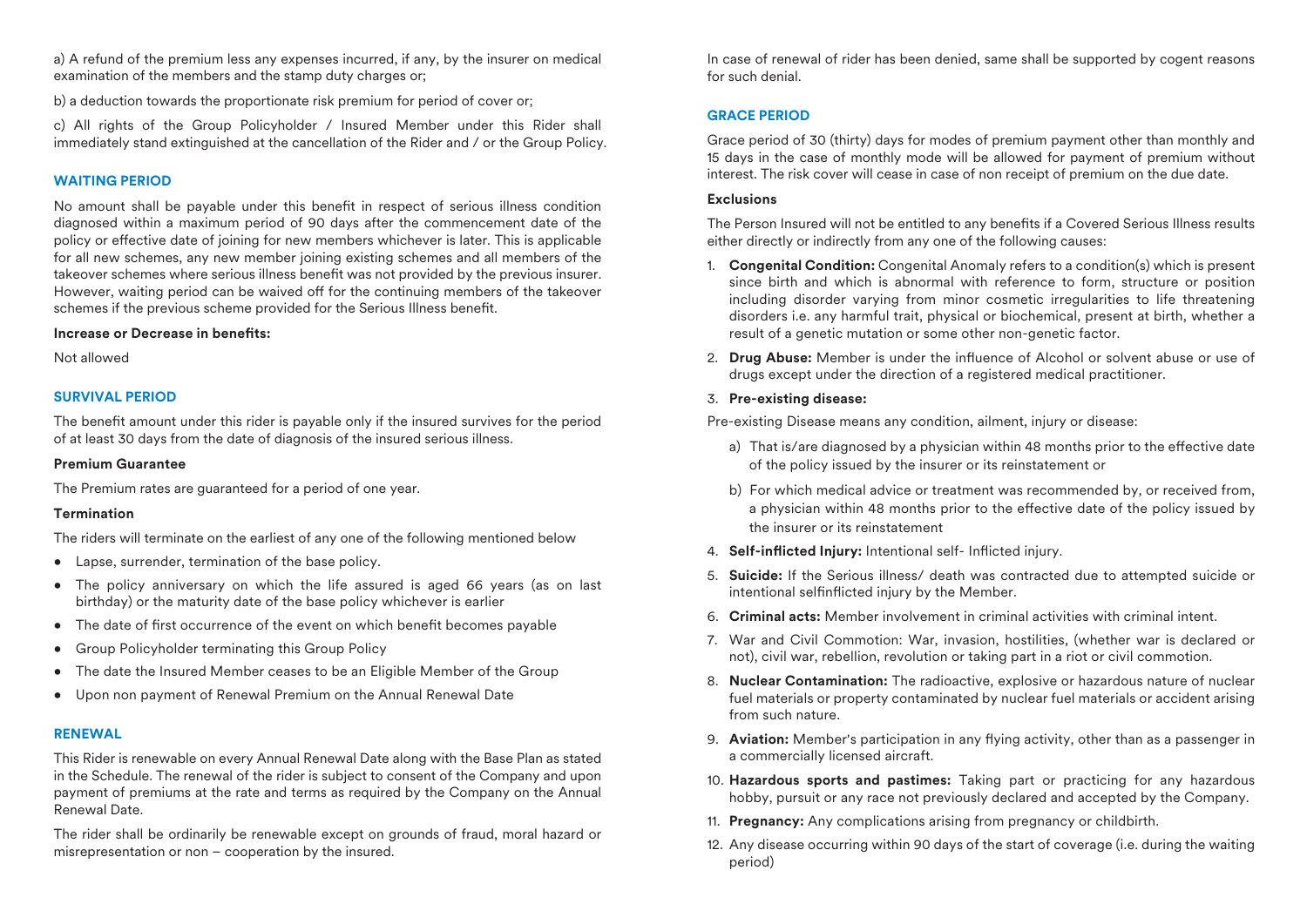# **STATUTORY WARNING:**

#### **Section 41 of the Insurance Act, 1938 states:**

- (1) No person shall allow or offer to allow, either directly or indirectly, as an inducement to any person to take out or renew or continue an insurance in respect of any kind of risk relating to lives or property in India, any rebate of the whole or part of the commission payable or any rebate of the premium shown on the policy, nor shall any person taking out or renewing or continuing a policy accept any rebate, except such rebate as may be allowed in accordance with the published prospectuses or tables of the insurer
- (2) Any Person making default in complying with the provisions of this section shall be punishable with fine which may extend to ten lakh rupees.

#### **Section 45 of the Insurance Act, 1938 states:**

- 1. No policy of life insurance shall be called in question on any ground whatsoever after the expiry of three years from the date of the policy i.e. from the date of issuance of the policy or the date of commencement of risk or the date of revival of the policy or the date of the rider to the policy, whichever is later.
- 2. A policy of life insurance may be called in question at any time within three years from the date of issuance of the policy or the date of commencement of risk or the date of revival of the policy or the date of the rider to the policy, whichever is later, on the ground of fraud; provided that the insurer shall have to communicate in writing to the insured or the legal representatives or nominees or assignees of the insured, the grounds and materials on which such decision is based. For the purposes of this sub-section, the expression 'fraud' means any of the following acts committed by the insured or by his agent, with the intent to deceive the insurer or to induce the insurer to issue a life insurance policy:
	- a. The suggestion, as a fact of that which is not true and which the insured does not believe to be true;
	- b. The active concealment of a fact by the insured having knowledge or belief of the fact;
	- c. Any other act fitted to deceive; and
	- d. Any such act or omission as the law specifically declares to be fraudulent.

Mere silence as to facts likely to affect the assessment of risk by the insurer is not fraud, unless the circumstances of the case are such that regard being had to them, it is the duty of the insured or his agent, keeping silence to speak, or unless his silence is, in itself, equivalent to speak.

3. Notwithstanding anything contained in sub section 2, no insurer shall repudiate a life insurance policy on the ground of fraud if the insured can prove that the misstatement of or suppression of a material fact was true to the best of his knowledge and belief or that there was no deliberate intention to suppress the fact or that such mis-statement of or suppression of a material fact are within the knowledge of the insurer; provided that in case of fraud, the onus of disproving lies upon the beneficiaries, in case the policyholder is not alive. A person who solicits and negotiates a contract of insurance shall be deemed for the purpose of the formation of the contract, to be the agent of the insurer.

- 4. A policy of life insurance may be called in question at any time within three years from the date of issuance of the policy or the date of commencement of risk or the date of revival of the policy or the date of the rider to the policy, whichever is later, on the ground that any statement of or suppression of a fact material to the expectancy of the life of the insured was incorrectly made in the proposal or other document on the basis of which the policy was issued or revived or rider issued; provided that the insurer shall have to communicate in writing to the insured or the legal representatives or nominees or assignees of the insured the grounds and materials on which such decision to repudiate the policy of life insurance is based. In case of repudiation of the policy on the ground of misstatement or suppression of a material fact, and not on ground of fraud, the premiums collected on the policy till date of repudiation shall be paid to the insured or the legal representatives or nominees or assignees of the insured within a period of ninety days from the date of such repudiation. The mis-statement of or suppression of fact shall not be considered material unless it has a direct bearing on the risk undertaken by the insurer, the onus is on the insurer to show that had the insurer been aware of the said fact, no life insurance policy would have been issued to the insured.
- 5. Nothing in this section shall prevent the insurer from calling for proof of age at any time if he is entitled to do so, and no policy shall be deemed to be called in question merely because the terms of the policy are adjusted on subsequent proof that the age of the life insured was incorrectly stated in the proposal.

# **ABOUT PNB METLIFE**

PNB MetLife India Insurance Company Limited (PNB MetLife) is one of the leading life insurance companies in India. PNB MetLife has as its shareholders MetLife International Holdings LLC (MIHL), Punjab National Bank Limited (PNB), Jammu & Kashmir Bank Limited (JKB), M. Pallonji and Company Private Limited and other private investors, MIHL and PNB being the majority shareholders. PNB MetLife has been present in India since 2001.

PNB MetLife brings together the financial strength of a leading global life insurance provider, MetLife, Inc., and the credibility and reliability of PNB, one of India's oldest and leading nationalised banks. The vast distribution reach of PNB together with the global insurance expertise and product range of MetLife makes PNB MetLife a strong and trusted insurance provider.

For more information, visit www.pnbmetlife.com